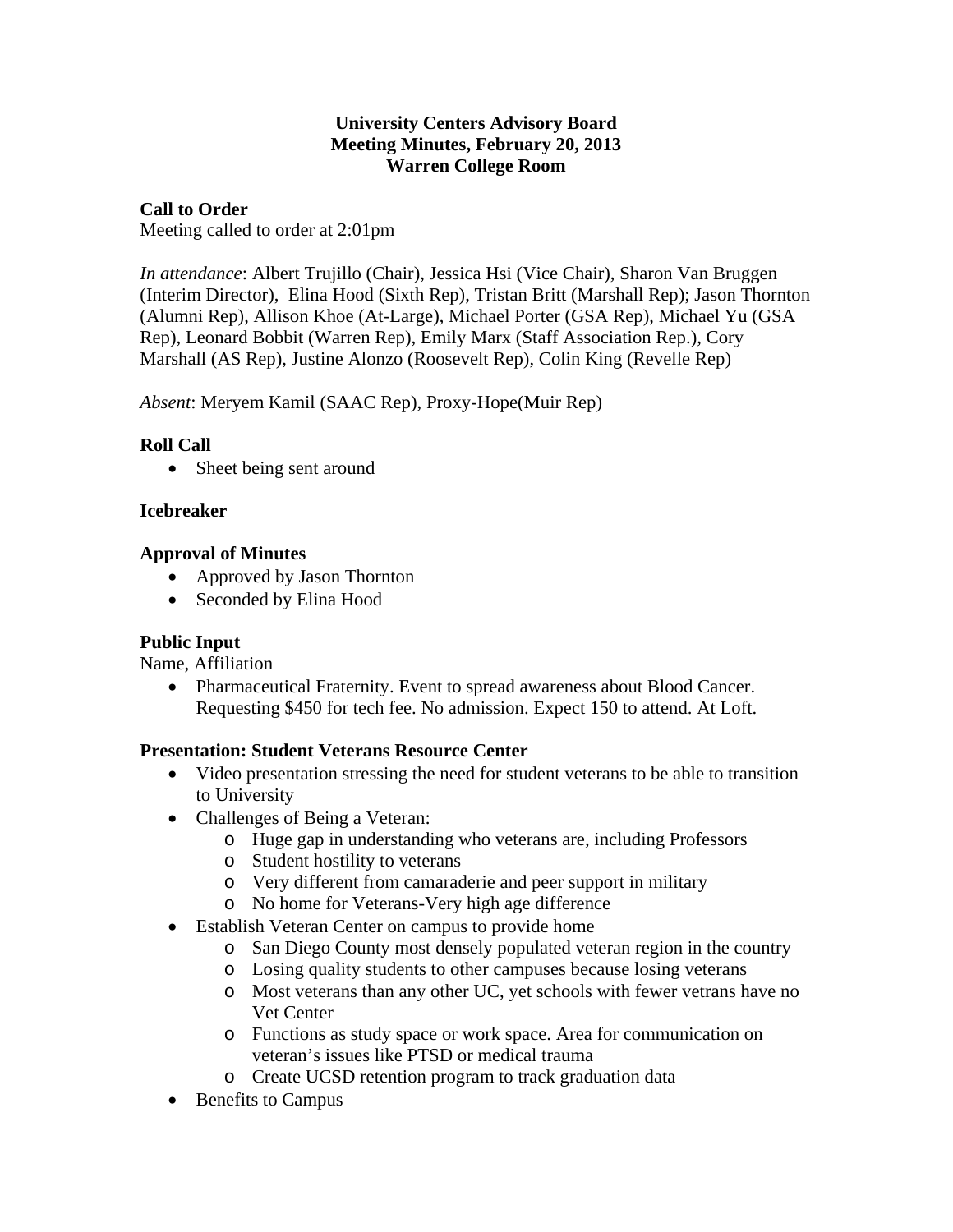- o Will attract veterans to campus
- o Increase racial diversity
- o Easier to collaborate with other veteran's centers
- Veteran Programs
	- o Project Unity-Organize Muslim Students with Student Veterans to help the two better understand each other
- Ouestions and Answers
	- o Michael Porter: Current Veteran Resources?
		- Only Student Veterans Organization and Alumni Veterans Organization. But no place for veterans that don't know about these organizations.
	- o Jason: How big of a space? Employees?
		- **Programming space for events. Deskspace for employees.**
		- Average: 1 full time employee for 250 student veterans
	- o Cory: Administration support?
		- **Legal Services Advisor: Seeking Student Fee Advisory Committee** from administration.
		- CAPS: Important for mental health support.
	- o Albert: Education programs?
		- **Programs to help military personnel to transfer to a civilian** environment.
		- Educate the community about cultural sensitivity to veterans.
	- o Sharon: How to assess resource center?
		- Can use surveys and counting to assess effectiveness of Center.
		- Gary Ratcliffe already written assessment draft to evaluate impact.

### **Chair Report,** *Albert Trujillo*

- Coops Update
	- o UCEN wants Coops to pay only base rent \$.20/sq ft (Option C from previous Meeting). Summer months rent would be cut in half. After two years are up, escalator will be created. If too high, then UCAB and Coops could even for discussion. Che rent would be unchanged at \$.08/sq ft.
	- o UCEN would pay for any advisor from outside help. And UCEN would take on utilities for first two years.
	- o Michael Porter: Reducing rent permanently would be poor way to help. Coops provide service to students and teach students about business so must intermesh these things together. Therefore, coops need advisor for business to grow.
	- o Leonard: Want coops become more sustainable, reducing rent not enough.
	- o Albert: With UCAB help, would want commitment from Coops on how to prevent the current situation from happening again.
	- o Coops: What was reason for 2 year gap?
		- Albert: 2 year escalator exists to re-evaluate whether coops need more assistance.
		- Leonard: Purpose of 2 years is to determine whether that rent structure helped.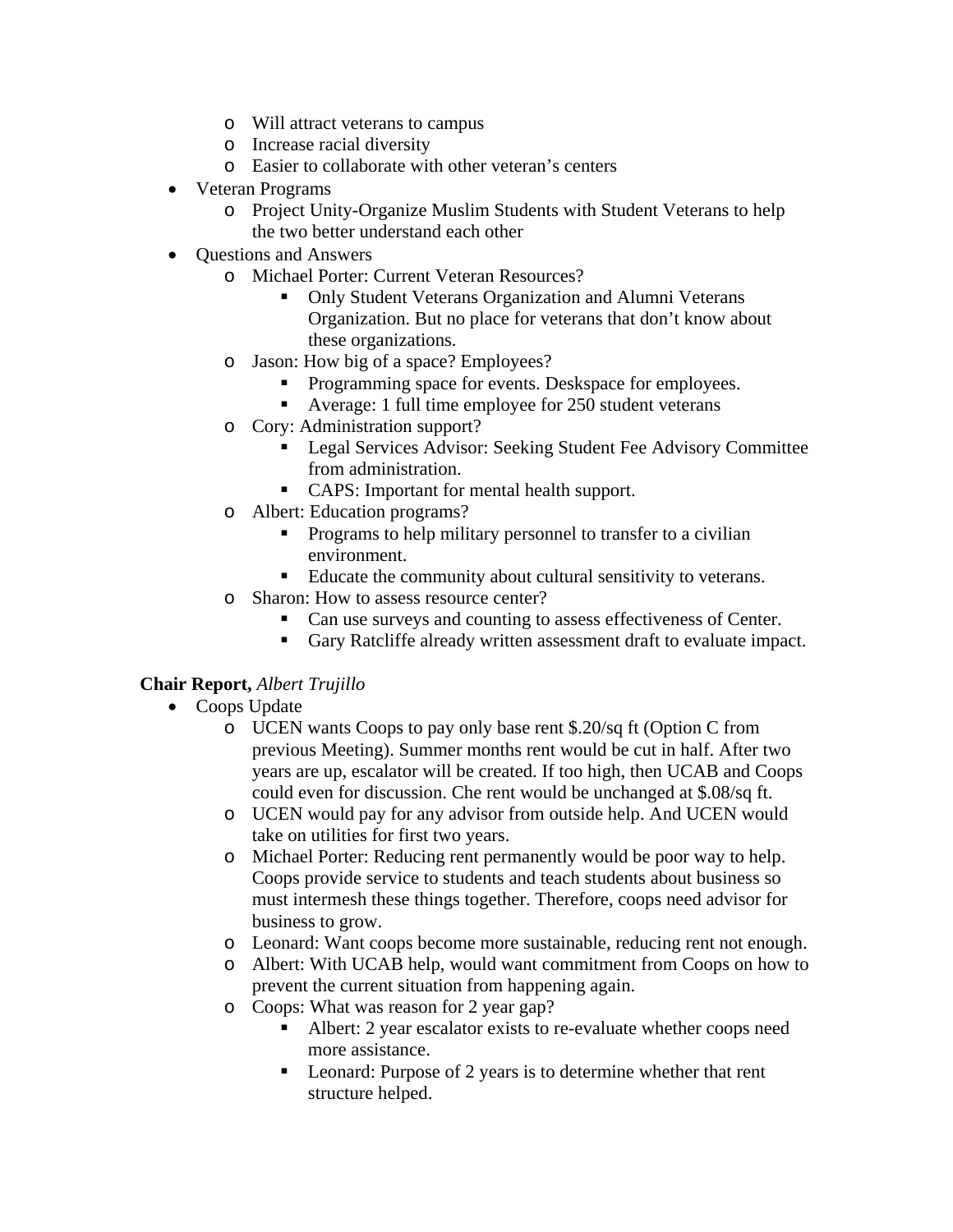- Michael Yu: 2 years is a way to ensure communication about the Coops MSA.
- o Coops: What would happen in regard to rent before?
	- Albert: New rent would be retroactive on previous years.
	- Leonard: Back-rent should be the same as this 2 year period.
- o Coops: Proposal by Coops last week would be sustainable for future and not just 2 years. But will reconvene with all coops to inform them.
- o Sharon: UCAB trying to find solution, not trying to evict coops.
- o Coops: Very high expectations for sales to return to levels from five years ago.
	- Albert: 2 year plan isn't to expect revenue to return to that level necessarily.
	- Michael Yu: 2 year as incentive to reconvene.
	- Leonard: Escalator can be removed in two years.
- Referendum Update/AS Mtg Tonight
	- o UCOP Edits
		- 29% of fee will be used to meet financial aid (language change)
		- Change 'students' to 'undergraduate and graduate'
		- **CPI** adjustments will end after spring quarter 2025
		- Removed clause that would allow UCAB to vote on CPI increases. Must be voted on by students.
		- Removed clause 17
	- o Leonard: Sunset CPI acceptable since all maintenance would be included by this. If not, then another referendum is necessary.
	- o Leonard: Odd for UCOP to have issue with clause regarding UCAB determining how to additional funds if available from fee increase. Clause was in previous referendums. (Clause 11)
	- o Michael Yu: What is the exact language of the campus policy that UCOP is referring to? Is it open to interpretation?
		- Sharon: Paraphrasing, campus policy means that all fee changes must come to a referendum.
	- o Tristan: What's the sticking point on clause 11?
		- That all fee reductions are now routed to student referendum
	- o Leonard: Inclusion of fee in assessment would increase UCOP revenue. UCEN revenue should not be included.
	- o Michael Porter: What is the purpose of this fee assessment?
	- o Sharon: UCOP would originally collect application fees to pay overhead costs like legal services and risk management. More recently, the campuses directly receive the money but must still pay for services. So all income from a campus is 'taxed' by UCOP to support things like UCOP legal services, risk management, etc.
	- o Leonard: UCSB increased student fees, but campus had to take these fees to pay UCOP 'taxes.' Does not want similar situation to apply to UCSD.
	- o Michael Yu: How much does is this tax quantitatively?
		- Sharon: UCOP will assess fee the same systemwide and is nonnegotiable.